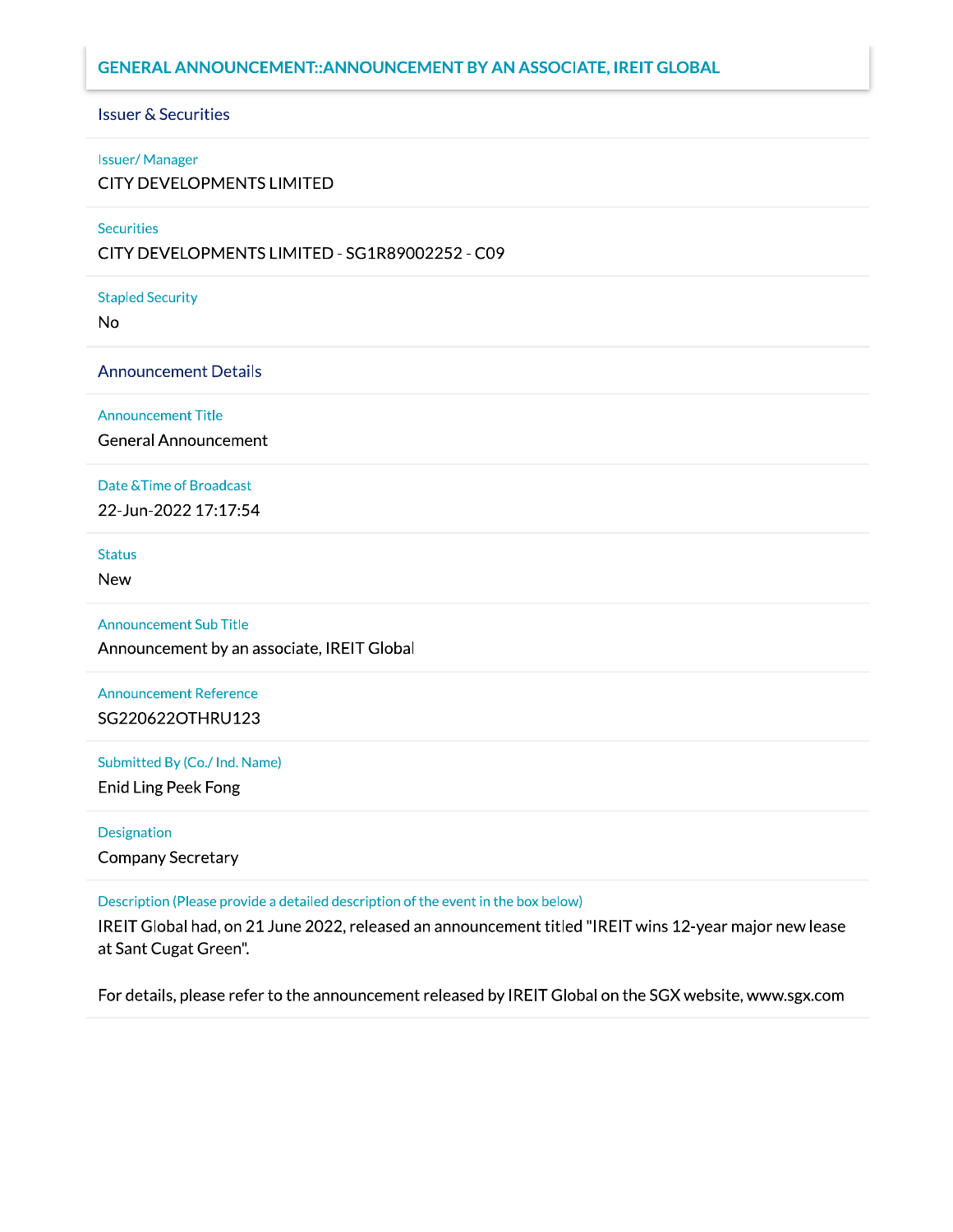#### **GENERAL ANNOUNCEMENT:: PRESS RELEASE ON SANT CUGAT GREEN LEASE**

#### **Issuer & Securities**

#### **Issuer/Manager**

**IREIT GLOBAL GROUP PTE. LTD.** 

#### **Securities**

IREIT GLOBAL - SG1AB8000006 - 8U7U IREIT GLOBAL - SG1AB8000006 - UD1U

#### **Stapled Security**

**No** 

#### **Announcement Details**

**Announcement Title** 

**General Announcement** 

#### Date & Time of Broadcast

21-Jun-2022 19:33:23

#### **Status**

**New** 

#### **Announcement Sub Title**

Press Release on Sant Cugat Green Lease

#### **Announcement Reference** SG220621OTHRJU6S

#### Submitted By (Co./ Ind. Name)

Lee Wei Hsiung

# Designation

Company Secretary

#### Description (Please provide a detailed description of the event in the box below)

Please refer to the attachment.

#### **Attachments**

**IREIT Sant Cugat Green Lease Press Release.pdf** 

Total size = 161K MB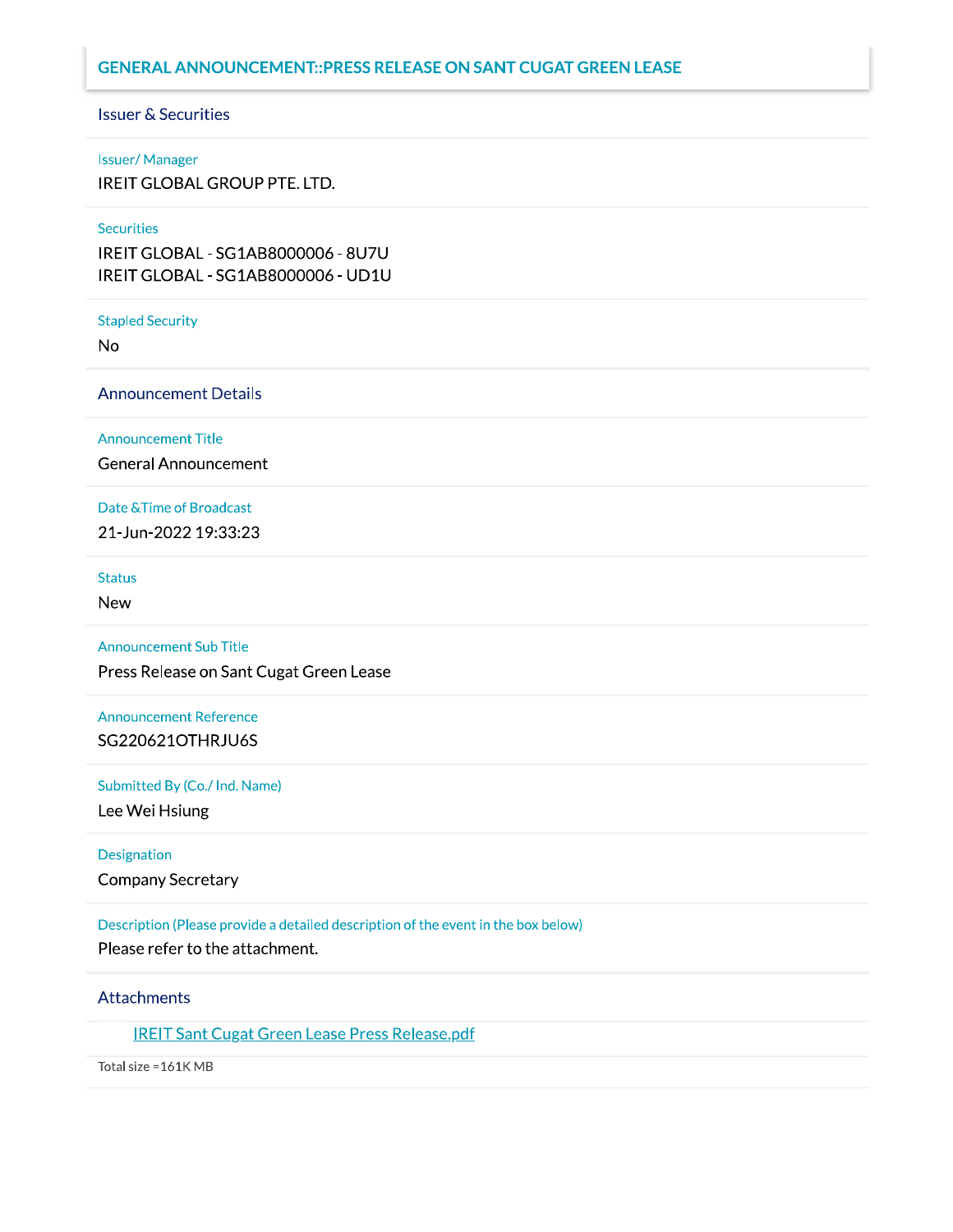

Media Release

# IREIT wins 12-year major new lease at Sant Cugat Green

- Approximately 5,300 sqm vacant data centre space will be taken up, bringing the occupancy rate of Sant Cugat Green from 77.1% as at 31 March 2022 to 97.2% on a pro forma basis
- The new lease and upgrading works will improve the lease expiry profile, valuation and future leasing potential of Sant Cugat Green
- Ongoing efforts to safeguard IREIT's occupancy rate and future income streams via active asset management coming to fruition

### SINGAPORE | 21 JUNE 2022

**For immediate release**

IREIT Global ("IREIT"), a Europe-focused real estate investment trust managed by IREIT Global Group Pte. Ltd. (the "Manager"), is pleased to announce that the Manager has successfully secured a new lease for approximately 5,300 sqm of vacant data centre space at Sant Cugat Green, representing around 20.4% of total lettable area at the property.

The tenant of the new lease is a joint venture between two Spanish companies with long operating history in the information technology and power electronics markets. Under the new lease agreement, the total lease duration is 12 years, including a two-year renovation phase (rent-free period) starting from 20 June 2022 and a break option at the end of the eighth year on 19 June 2030.  $^{(1)}$  The initial annual rent is approximately €0.7 million and comes with an annual rent indexation based on a 3% margin above the consumer price index in Spain.

Mr Louis d'Estienne d'Orves, Chief Executive Officer of the Manager, said, "This is a milestone lease at Sant Cugat Green. Since 2016, the data centre space has not been leased out and is considered as structurally vacant. However, we have managed to fill up the entire space in approximately two years after we first acquired a stake in the property towards the end of December 2019 – a great achievement considering the challenging operating environment caused by the COVID-19 pandemic, rising inflation, and geopolitical tension in Europe."

(1) A penalty is imposed on the tenant if it decides to exercise the break option to vacate the data centre space after the eighth year.

Joint Sponsors of IREIT Global:



City **DEVELOPMENTS** LIMITED

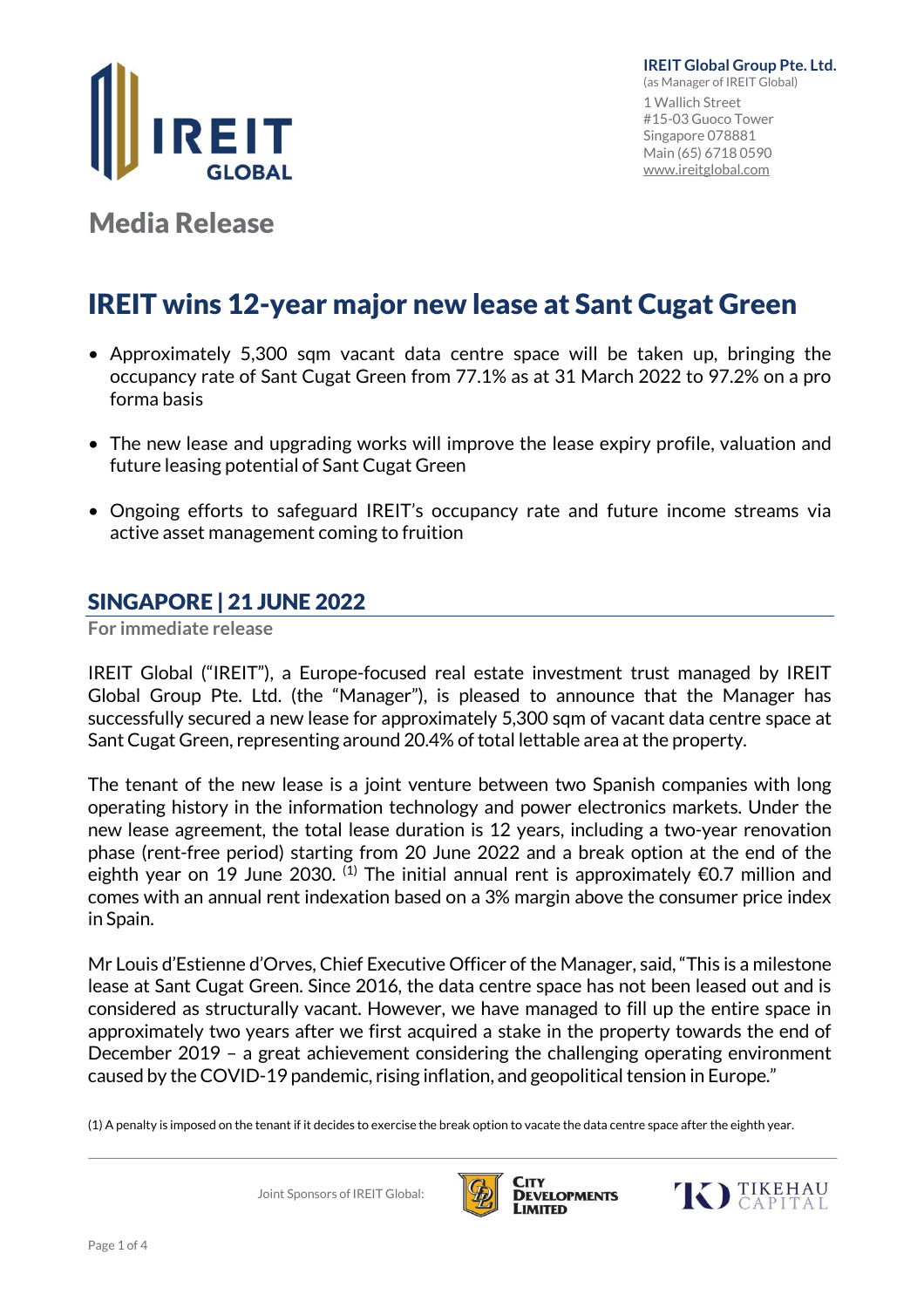

**IREIT Global Group Pte. Ltd.** (as Manager of IREIT Global) 1 Wallich Street #15-03 Guoco Tower Singapore 078881 Main (65) 6718 0590 [www.ireitglobal.com](http://www.ireitglobal.com/)

## Media Release

Taking the new lease into account, the occupancy rate of Sant Cugat Green would improve from 77.1% as at 31 March 2022 to 97.2% on a pro forma basis, while the weighted average lease expiry of Sant Cugat Green would improve from 3.6 years as at 31 March 2022 to 5.0 years.

A total capital expenditure of approximately  $\epsilon$ 7.8 million has been agreed to upgrade the power supply requirements, air conditioning and fire protection of the data centre, with IREIT contributing  $\epsilon$ 5.4 million and the tenant contributing the remaining  $\epsilon$ 2.4 million. This upgrading works will bring the data centre to a tier 3 rating, which enhances the uptime performance, valuation and future leasing potential of the data centre space at Sant Cugat Green.

"It is a unique opportunity where the tenant not only takes up a long-term lease at our property, but also invests substantially with us. The end product is a high-quality data centre that optimises the value and long-term marketability of Sant Cugat Green," Mr d'Estienne d'Orves shared.

The 12-year new lease at Sant Cugat Green followed closely the six-year lease extension for 100% of Bonn Campus secured around the middle of May 2022. These positive leasing activities will add strength and stability to IREIT's portfolio performance on a long-term basis.

"Our ongoing efforts on active asset management are coming to fruition. We will endeavour to secure more new leases and ensure high tenant retention to safeguard IREIT's occupancy rate and future income streams," Mr d'Estienne d'Orves added.



City

LIMITED



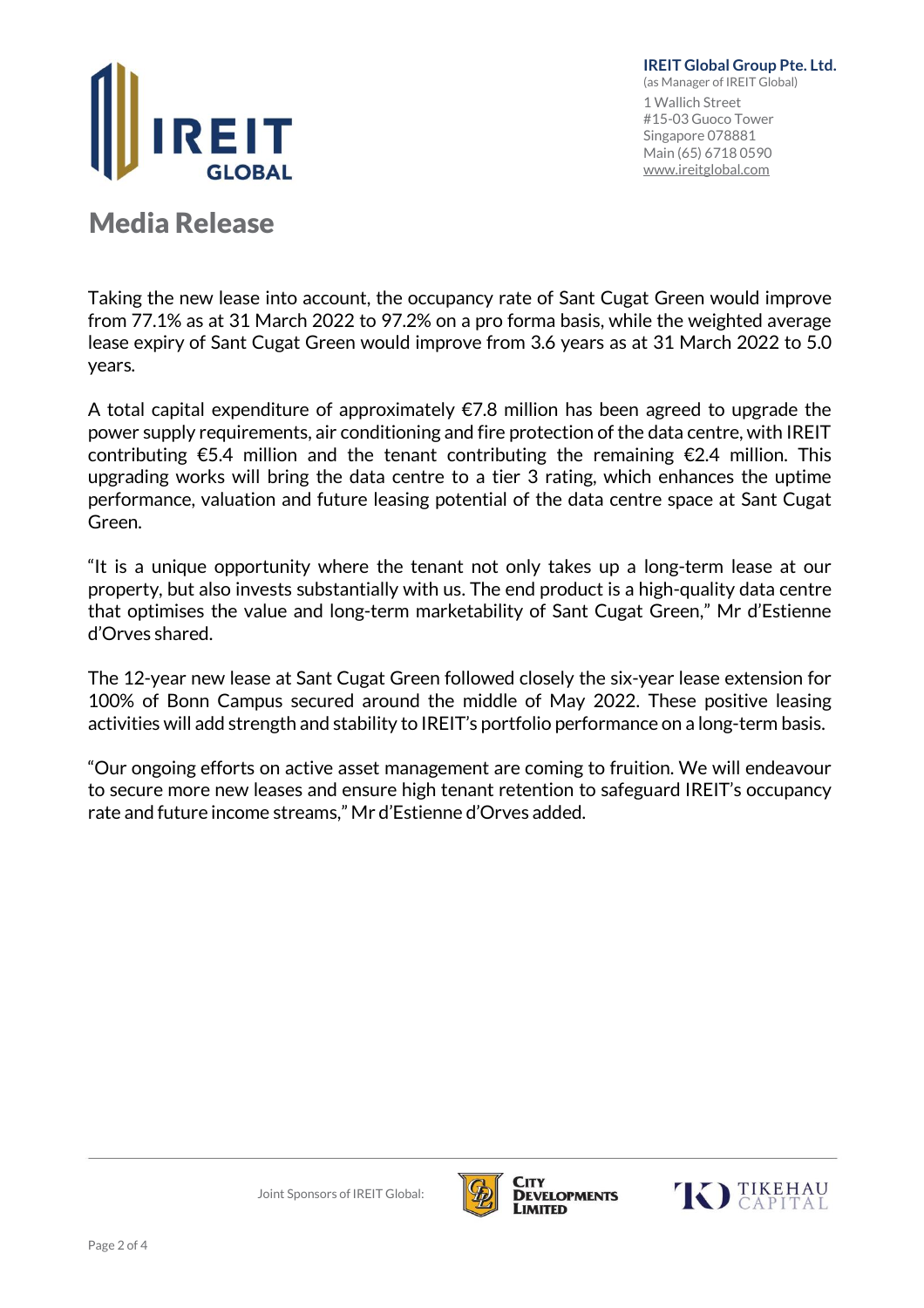

**IREIT Global Group Pte. Ltd.** (as Manager of IREIT Global) 1 Wallich Street #15-03 Guoco Tower Singapore 078881 Main (65) 6718 0590 [www.ireitglobal.com](http://www.ireitglobal.com/)

Media Release

## ABOUT IREIT GLOBAL

**www.ireitglobal.com | SGX Main Board Listing**

IREIT Global (SGX-UD1U) which was listed on 13 August 2014, is the first Singapore-listed real estate investment trust with the investment strategy of principally investing, directly or indirectly, in a portfolio of income-producing real estate in Europe which is used primarily for office, retail and industrial (including logistics) purposes, as well as real estate-related assets.

IREIT Global's current portfolio comprises five freehold office properties in Germany, five freehold office properties in Spain and 27 freehold retail properties in France.

IREIT Global is managed by IREIT Global Group Pte. Ltd. (the "Manager"), which is jointly owned by Tikehau Capital and City Developments Limited ("CDL"). Tikehau Capital is global alternative asset management group listed in France, while CDL is a leading global real estate company listed in Singapore.

## ABOUT TIKEHAU CAPITAL

**www.tikehaucapital.com | Paris Euronext, Compartment A Listing**

Tikehau Capital is a global alternative asset management group with €35.5 billion of assets under management as at 31 March 2022. Tikehau Capital has developed a wide range of expertise across four asset classes (private debt, real assets, private equity and capital markets strategies) as well as multi-asset and special opportunities strategies. Tikehau Capital is a founder-led team with a distinctive business model, a strong balance sheet, proprietary global deal flow and a track record of backing high-quality companies and executives.

Deeply rooted in the real economy, Tikehau Capital provides bespoke and innovative alternative financing solutions to the companies it invests in and seeks to create long-term value for its investors, while generating positive impacts on society. The Group leverages its strong equity base (€3 billion of equity as at 31 December 2021), investing its own capital alongside that of its investor-clients within each of its strategies.

Controlled by its managers alongside leading institutional partners, Tikehau Capital is guided by a strong entrepreneurial spirit and DNA, shared by its 723 employees across its 13 offices